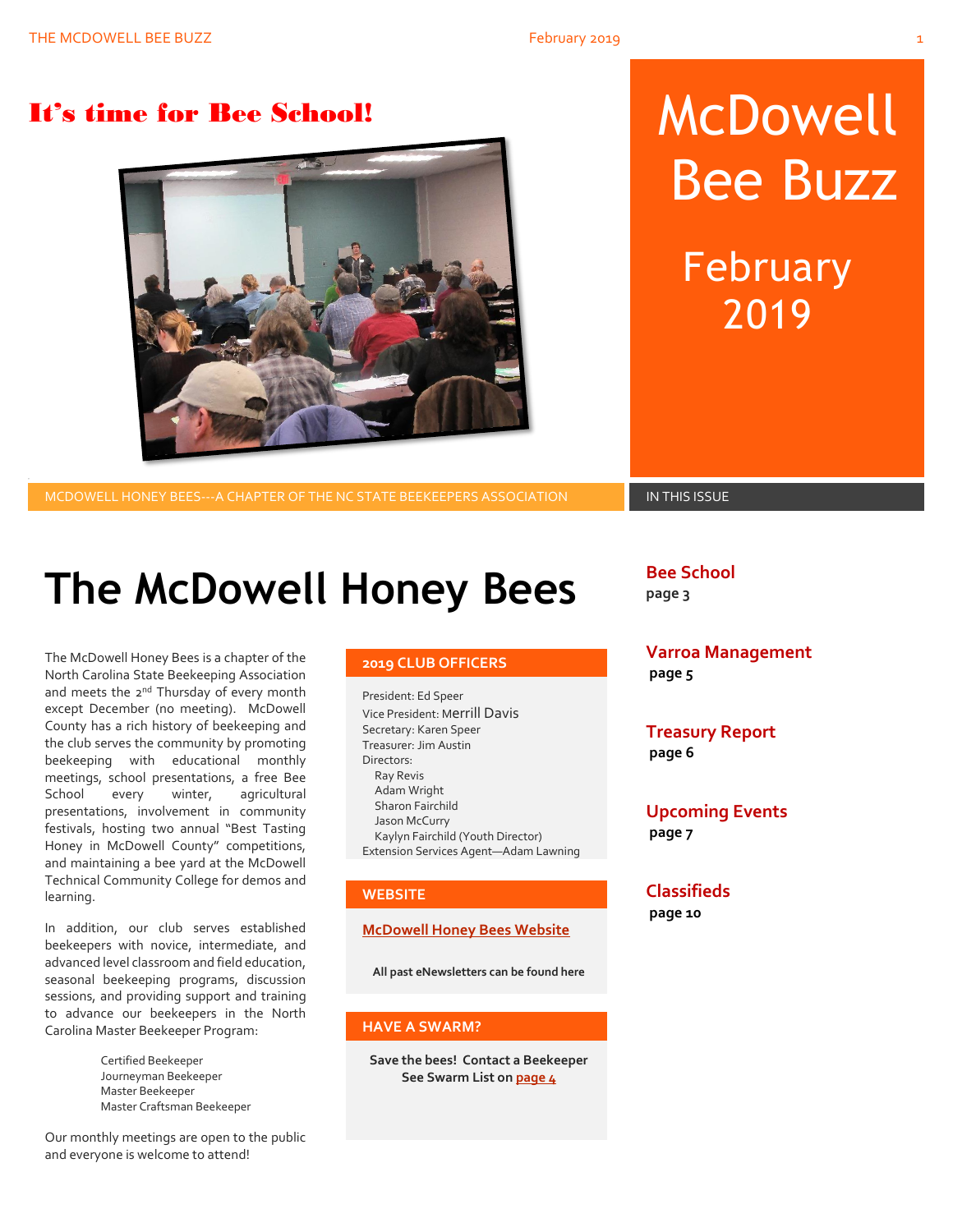## **Everyone Welcome!**

# **Join us at our next monthly meeting!**

**JANUARY 10, 2019 MONTHLY MEETING**

### **Thursday February 14 6:30 pm**

McDowell Senior Center Next to YMCA 100 Spaulding Rd Marion, NC 28752

Guest speaker Charlene Covert-Foster



### **2019 MONTHLY MEETING PROGRAMS**

**Jan 10** Karin Stegall **Feb 14** Charlene Covert-Foster **Mar 14** Lynn Williams—Mighty Mite Killer **Apr 11** Doug Elliott—Master Story Teller **May 9** Gear Day—Honey House **Jun 13** Spring Honey Tasting Contest **Jul 11** Open **Aug 8** Open **Sep 12** Summer Honey Tasting Contest **Oct 10** Open **Nov 14** Potluck & Elections **Dec** No meeting

## **Are your bees surviving the winter?**



Honeybee queen laying eggs Honeybee queen laying eggs<br>Sweet Betsy Farm Observation Hive 2015

## **February 14, 2019 Meeting Agenda**

6:30 pm Call to order Old Business New Business 7:15 pm Break 7:30 pm Program Speaker Charlene Covert-Foster 8:25 pm Door Prizes/Announcements 8:30 pm Adjourn

Contact Ed Speer to Add AGENDA items [Ed@SweetBetsyFarm.com](mailto:Ed@SweetBetsyFarm.com) (828) 724-444

### **Visit us on Facebook**

### **184 Area Beekeepers Online!**

The McDowell Honey Bees has a Facebook page! It's a great place to post your latest activities, keep intouch with fellow beekeepers, learn what's happening right now and communicate with your new friends. **[The McDowell Honey Bees](https://www.facebook.com/groups/MHBee/)**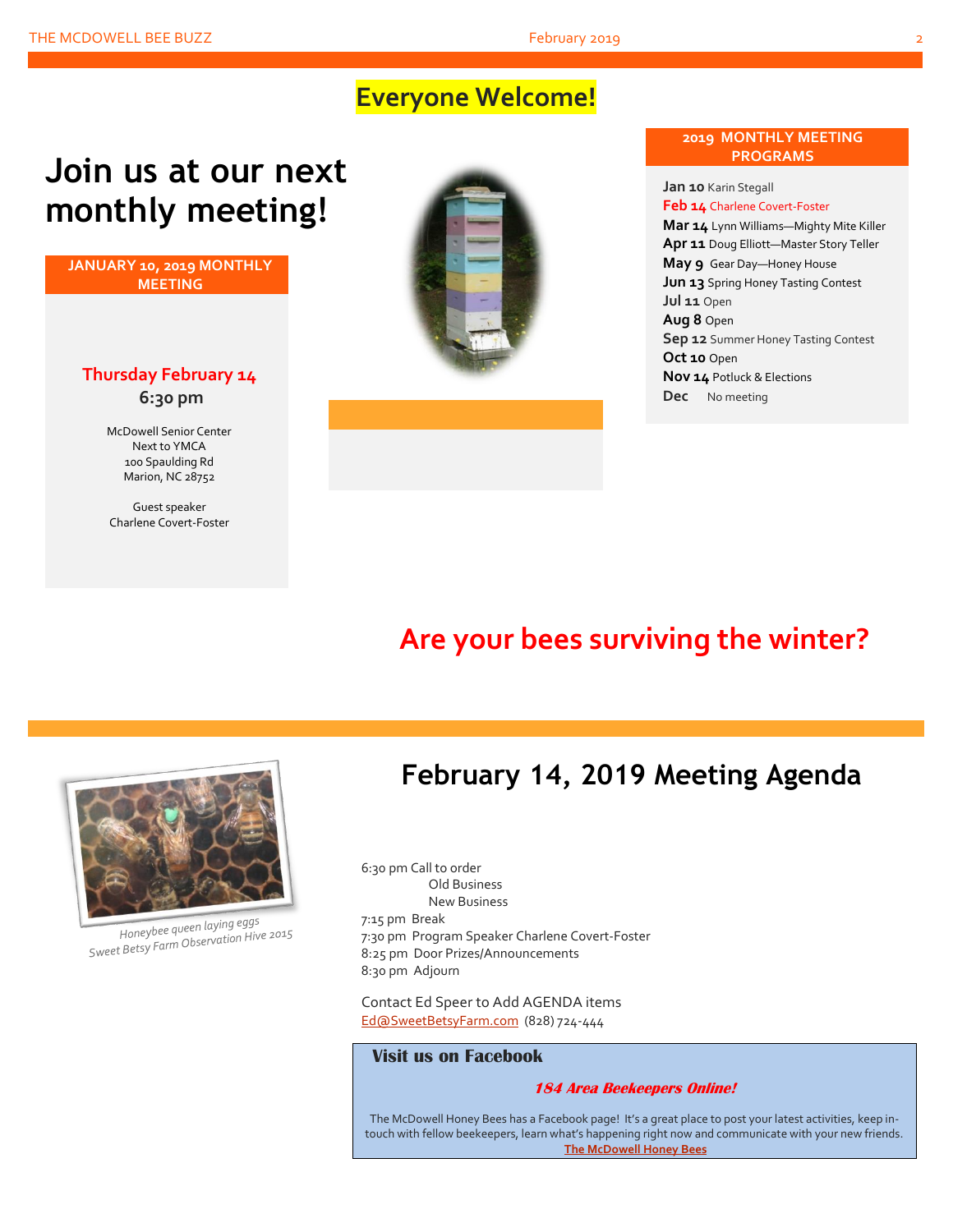

# Bee School

### The Buzz on Beekeeping

## Feb 2, 9, & 16 (classroom) April 27 (Bee Yard)





Beginning Beekeeper **Course** 

## Free! --Registration is Required

## [Click Here to Register](https://www.mcdowellhoneybees.org/buzz-on-beekeeping-2018)

## Space is limited—register now

Guest Speakers How to start beekeeping Tools, Equipment, Woodenware How to Acquire Bees Pests and Diseases Honey Tasting Honey Extraction Demo Hands-on Hive Construction Ask a Beekeeper Door Prizes Silent Auction

Take the North Carolina State Beekeepers Association Certified Beekeeper Exam

McDowell Technical Community College (Feb 2, 9, 16) Sweet Betsy Farm Bee Yard (Apr 27)

> Sponsored by McDowell Beekeepers Association McDowell County Extension Office McDowell Technical Community College McDowell Farm Bureau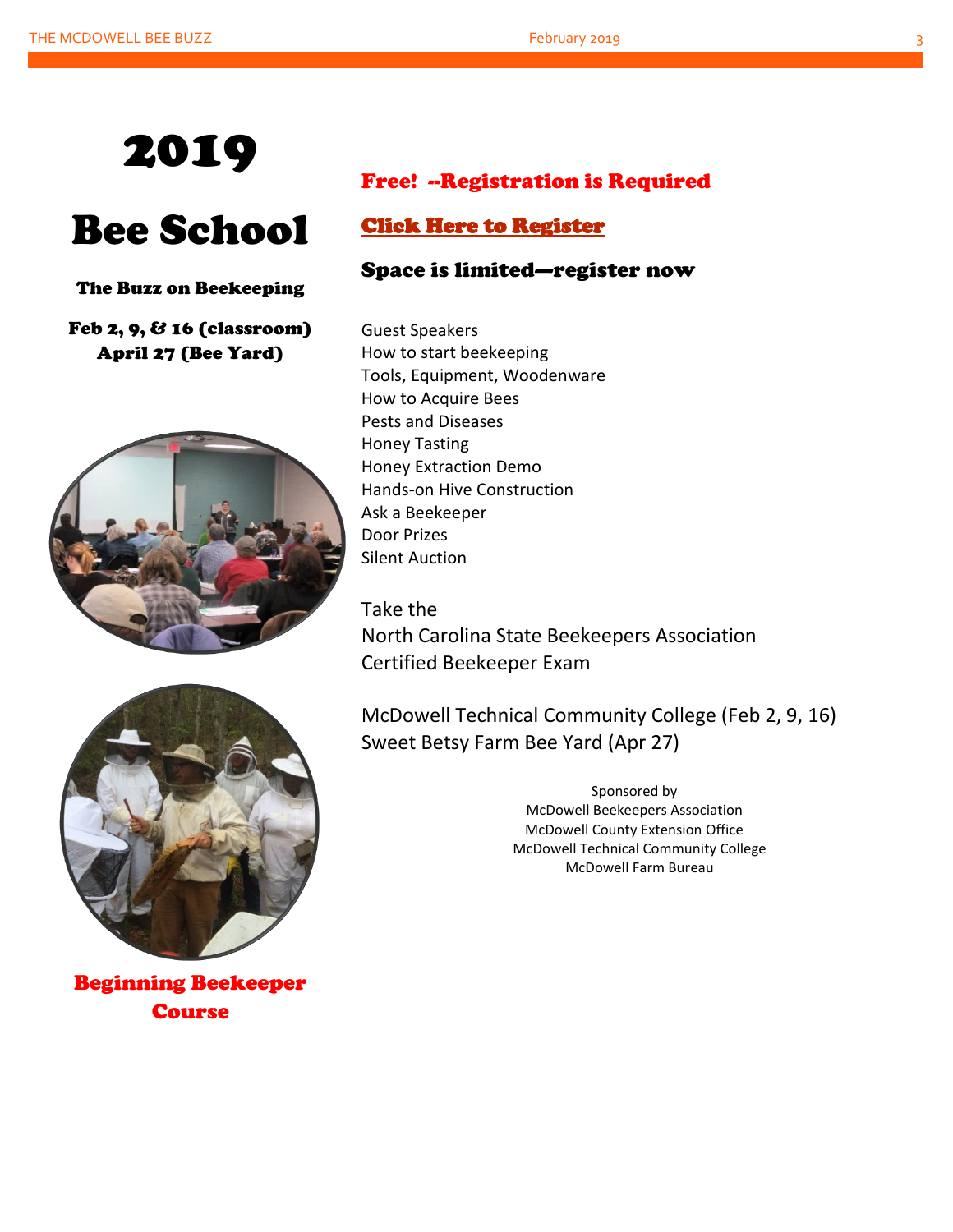### **EXECUTIVE COMMITTEE MEETING**

**March 12, 2019 6:30 pm Sweet Betsy Farm 3947 Mudcut Rd Marion, NC**

**US 221, 4 mi south of I-40 (exit 85) Left turn onto Mudcut Road First driveway on left**

### **MCDOWELL COUNTY NCSBA MASTER BEEKEEPERS**

**Ray Revis Wayne Holland Karen Speer**

### **MCDOWELL HONEYBEE MENTORS**

**Charles Myers---Nebo cjmyers1952@gmail.com Wayne Holland---Glenwood 828-659-4161 Ed Speer---Glenwood 828-724-4444 Karen Speer---Glenwood 828-925-4444 Don Miller---Old Fort 828-668-0154 Merrill Davis---Old Fort 828-668-3153 James Lunsford---Old Fort 828-668-9112 Charles Revis---Marion 828-925-1430 Ray Revis---Marion 828-460-3247 Lonnie/Barb Bewernitz--Old Fort 828-280-3784**

Are you a beginning beekeeper who needs help? Contact a mentor near you.

## *2019 McDowell Beekeeper Association Officers*

## *Congratulations to our new Officers*

**elected at the 2018 November monthly meeting**

**Ed Speer – President Merrill Davis – Vice President Karen Speer – Secretary Jim Austin – Treasurer Ray Revis – Director Adam Wright – Director Sharon Fairchild – Director Jason McCurry - Director**

### **SWARM LIST**

**Have you seen a swarm of honeybees? Don't panic—they aren't aggressive. Call the McDowell Extension office (828-652- 8104) or call a beekeeper in your area; they may be able to help!**

**Marion** Adam Wright 828-442-7817 Harold Arrowood 828-659-2921

**Glenwood** Ed Speer 828-724-4444 Wayne Holland 828-659-4161

**Pleasant Gardens** Bill Hendley 828-460-0292

**Greenlee** Doug Mikell 828-896-5755

**Nebo** Ricky Styles 828-652-0184 or 803-3387

### **Old Fort**

Lonnie Bewermitz 828-280-3784 James McGinnis 828-668-4232 Darren Orr 828-581-4494 Don Miller 828-668-0154

**Little Switzerland** Mitch Hughes 828-756-7294

**McDowell County** Chuck Wilson 828-803-9089 Cameron Johnson 828-652-1263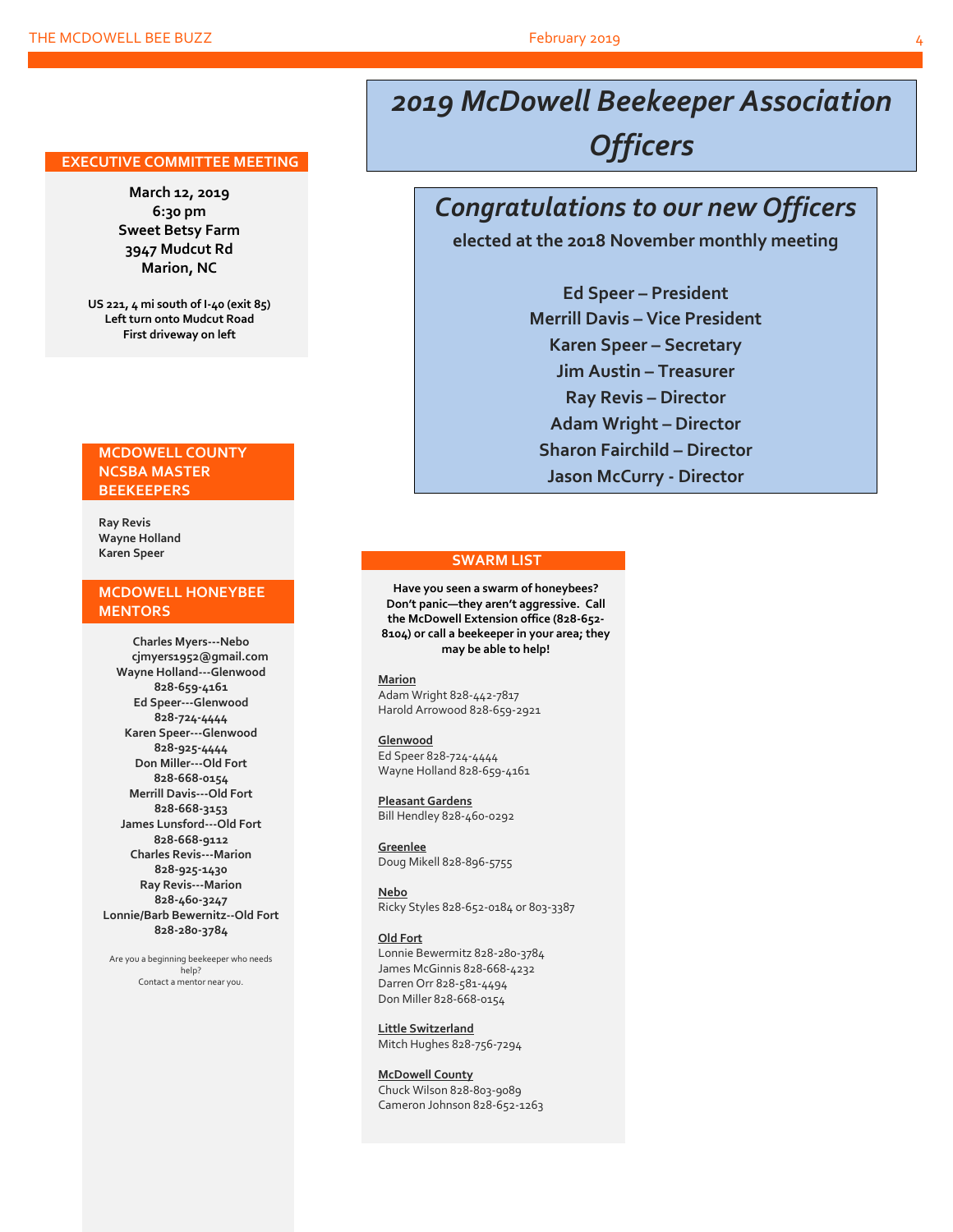### THE MCDOWELL BEE BUZZ **FEBRUARY 2019** 5 THE MCDOWELL BEE BUZZ

### *Mites, Mites, Mites Everywhere! Oh my! What's a beekeeper to do?*

Beekeepers' biggest challenge today is the Varroa mite (*Varroa destructor*), which first arrived in the US in 1987 and has been causing widespread chaos ever since. Over the last 30 years, innumerable research studies and beekeeping practices have generated a vast array of management options for the beekeeper. The purpose of this page is to provide a simple, yet complete, summary of these options.

Beekeepers tend to fall into one or two management styles and follow either use of chemical miticide treatments or chemical-free beekeeping. Whichever path you follow, a combination of management practices is often useful. If interested in any of the options listed here, educate yourself further with additional Internet and published reference research. But bee-forewarned: evidence-based advice is often difficult to distinguish from anecdotal-based advice; however, the wise beekeeper should only follow established evidence-based opinions.



**Adult Varroa mite on adult honeybee**

### **Recommended References**

*Tools for Varroa Management—A guide to effective varroa sampling & control*; Honey Bee Health Coalition, 2015 (revised 2015)—a must read resource! *[www.honeybeehealthcoalition.org](http://www.honeybeehealthcoalition.org/)*

*I.M.N. System of Queen Rearing*; Mel Disselkoen, 1988 (revised 2008) *[www.mdasplitter.com/docs/IMN-Original-Research-2016.pdf](http://www.mdasplitter.com/docs/IMN-Original-Research-2016.pdf)*

Solomon Parker *[www.ParkerBees.com](http://www.parkerbees.com/)* Randy Oliver *[www.ScientificBeekeeping.com](http://www.scientificbeekeeping.com/)*  Michael Bush *[www.bushfarms.com/bees.htm](http://www.bushfarms.com/bees.htm)* Kirk Webster *[www.kirkwebster.com](http://www.kirkwebster.com/)* The Bee Gym *[www.vita-europe.com](http://www.vita-europe.com/)* Facebook: Treatment-Free Beekeepers Public Group Internet Search: Treatment free beekeeping YouTube: OTS Queen Rearing Dr. Samuel Ramsey videos on Varroa mites

*Splits and Varroa*; William Hesbach, 2016 *Natural Beekeeping*; Ross Conrad *Top-Bar Beekeeping: Organic Practices for Honeybee Health*; Les Crowder *The Practical Beekeeper: Beekeeping Naturally*; Michael Bush *OTS Queen Rearing: A Survival Guide for Beekeepers Worldwide* (2016 Expanded Edition; Mel Disselkoen)

## *Kill the Little Suckers*

- *1. Chemical Miticides (carefully follow package directions; avoid mite resistance by alternating the use of 4 or more of these chemicals---never use the same chemical on the same hive twice in a row)*
	- *A. Synthetic Miticides*
		- *Very effective; mite resistance &/or comb residue concerns; avoid or use with extreme caution. a) Apistan (tau-fluvalinate)*
			- *b) Apivar &Takic (amitraz) not approved for use in the US*
		- *c) Checkmite+ (coumaphos)*
		- *d) Hivastan (fenpyroximate)*
		- *e) Many others*
	- *B. Natural Miticides*
		- Low to high effectiveness; antibiotic &/or comb residue concerns; mite resistance unknown. *a) Essential Oils*
			- *i. Apiguard (thymol)*
			- *ii. Api Life Var (thymol + eucalyptol, menthol, & camphor)*
			- *iii. Many low-dose essential oil formulations are currently being tested*
			- *b) Organic Acids*
				- *i. MiteAway II (formic acid)*
				- *ii. Oxalic Acid (oxalic acid dihydrate)*
				- *iii. HopGuard II (hops beta acids)*
			- *c) Sucrocide (sucrose octanoate)*
- *2. Other Mite-Killing Options Effectiveness unknown to very low.*
	- *A. Hive dusting with powdered sugar B. Hive fogging with vaporized oils (mineral oil &/or essential oils; beekeeper health concerns)*
	- *C. Hive smoking (regular smoke or that from tobacco, grapefruit or aromatic leaves)*
	- *D. Use of screened hive bottoms w/ sticky boards*
	- *E. Heat treatment (whole-hive or whole-super heater; 104-110<sup>O</sup>F for 2-4 hrs.) (highly effective)*
	- *F. Removal & freezing special-use frames of drone brood (highly effective)*
	- *G. High-heat special-use frames of drone brood (in-hive drone frame heater)*
	- *H. Ultra-high frequency sound (yes, this is a thing; effectiveness unknown)*

### *Make Them Unwelcome Effectiveness unknown to low.*

- *1. Use small cell comb (small-cell foundation or foundation-less natural comb; 4.6-5.0 mm vs. 5.4 mm)*
- *2. Lower pH of sugarsyrup &/or pollen substitutes with vinegar when feeding bees (match pH of Honey)*
- *3. Locate hives in sunny sites with good air circulation (heat from summer sun probably harms mites)*
- *4. Reduce adult bee drifting (space hivesfar apart, add distinguishing colors/markings)*

## *Other Effective Management Options In no order.*

- *1. Interruptions of honeybee & mite brood cycles*
	- *(splits, swarms, cage queen 1-2 weeks, re-queening, winter cluster).*
- *2. Use of proven mite-resistant/tolerant honeybee stock (Russians, VSH, Minnesota Hygienic, etc.).*
- *3. Repopulating lost or weak colonies with un-treated survivor stock from same apiary.*
- *4. Acquiring only chemical-treatment-free honeybee stock.*
- *5. Providing proper nutrition for overall better honeybee health & strength (healthier bee forage).*
- *6. Removal of high-mite-load drone brood.*
- *7. Natural beekeeping (Including avoidance &/or reduction of beekeeper-applied chemical miticides).*
- *8. Fungal miticides (in commercial development)*

## *Monitor Mites for Better Decision Making*

*Strict record keeping and repeated mite counts (via sugar shake, alcohol/detergent wash, ether spray, or sticky board) can help a beekeeper decide which management option, if any, may be needed. The USDA's Bee Research Center in Tucson Arizona rates hives as varroa-tolerant if they have less than 7 mites per 100 bees (7%). But over time, most researchers have steadily reduced threshold counts, especially for low-mite-tolerant honeybee races. Some researchers now consider 1 mite per 100 bees (1%) to be the critical threshold-- anything above that suggestssome sort of management action is appropriate. Mites should be below acceptable thresholds by August 15 to allow production of healthy winter bees.*

## *The Good News*

Varroa mites aren't the end of beekeeping! Many hobby, sideliner and even large commercial beekeepers are *successfully keeping chemical/treatment-free honeybees throughout the US and around the world---check the references listed on this page. With a bit of diligent research, you too can learn how it's done. Heck, even feral bees are doing it---so you can too! Caution: The abrupt termination of chemical treatment programs in individual apiaries may result in heavy honeybee losses---re-populate from the colonies that survive or start*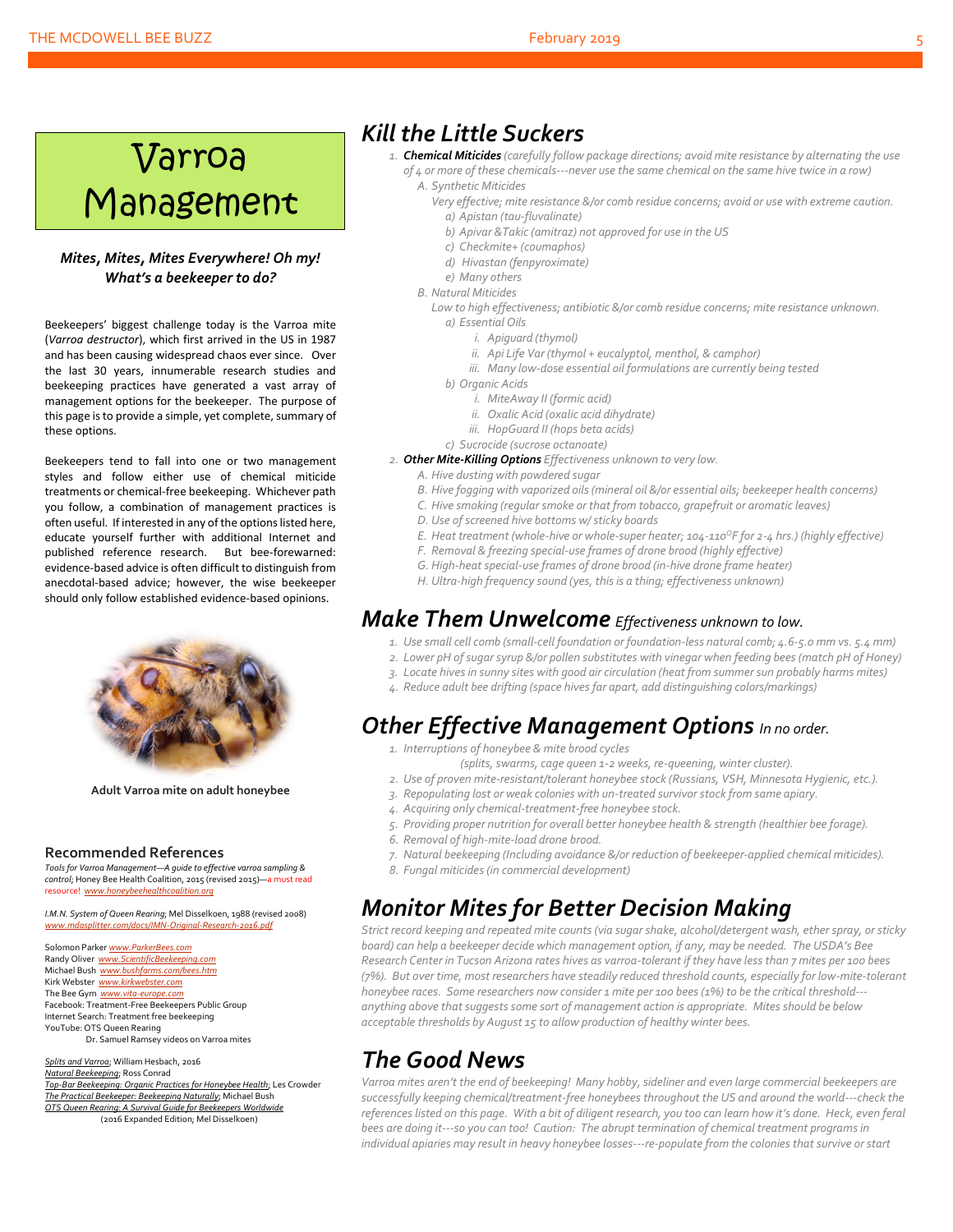## Club Committees

The McDowell Honey Bee club volunteers support local beekeepers as well as help educate the public about the importance of honeybees as critical pollinators and producers of products like honey and bees wax.

### *Committees/Chairs*

### **Executive Committee** Ed Speer [ed@sweetbetsyfarm.com](mailto:ed@sweetbetsyfarm.com) 828-724-4444 **MTCC Apiary Carson House Apiary** Bill Hendley **bmhendley** @gmail.com 828-460-0292 **McDowell Honey House** Adam Wright [blueold96@yahoo.com](mailto:blueold96@yahoo.com) 828-442-7817 **Community Outreach** Karen Speer [Karen@SweetBetsyFarm.com](mailto:Karen@SweetBetsyFarm.com) 828-924-4444 **Hospitality** Lynn Bradley **Isbradley@msn.com**  828-305-0323 **Golden Achievement Program (GAP) Mentoring Program** Stephanie Wild[s swilds2014@gmail.com](mailto:swilds2014@gmail.com) 828-301-3030 **Webmaster**---Karen Speer **Newsletter---**Ed Speer **Bee School 2019**---Karen Speer **Journeyman Study Group**--TBD **Beekeeper Education**—Ed Speer **Nominating Committee--TBD**

## Treasury Report for Jan 31, 2019

### **Treasurer---Jim Austin**

| 2019         | <b>Dec 31</b> | Jan 31     |
|--------------|---------------|------------|
| Checking     | \$2,630.25    | \$2,333.66 |
| Cash on hand | 545.19        | 144.47     |
| Total        | \$3,197.29    | \$2,478.13 |

0 Wellness Program payments in 2019 No debt or unpaid bills 36 Current paid memberships (includes families) 4 Lifetime members

*over with local proven survivor stock. When acquiring new bees, if possible select only local non-chemicallytreated survivor stock.*

### **TREASURY REPORTS**

*The treasury reports will be included in each monthly newsletter but will not be presented in detail at the regula monthly meetings. The Executive Committee has oversight of the club's treasury and reviews the details at each bi-monthly EC meeting. If you have any questions or concerns about the club's treasury, you will be given an opportunity to speak at the regular monthly meetings or you may speak to an officer or director, who will then present your comments at the next EC meeting. Club members are welcome to address the directors at any Executive Committee meeting.*

### **MTCC APIARY**

Three of the 4 hives died in 2017. The remaining hive is doing well. Due to unexpected herbicide use at the college, all hives were moved to the Sweet Betsy Farm apiary and will be returned to a different site at the college when they are healthy.

### **MCDOWELL HONEY HOUSE**

The Honey House is closed for the winter. It will reopen in the spring.



### MTCC Apiary

Honeybee hives at McDowell Technical Community College are maintained by the McDowell Honey Bees. The hives are used for education and instruction. The honey is harvested by the club and shared with the college.



### McDowell Honey House

The McDowell Honey House is a fully equipped self-service honey processing facility built and maintained by the McDowell Honey Bees. It is open to all club members—reservations required.



**[Click](https://www.mcdowellhoneybees.org/buzz-on-beekeeping-2018) [Here to Register](https://www.mcdowellhoneybees.org/buzz-on-beekeeping-2018) Feb 2, 9, & 16 (Classroom) Apr 27 (Field Day)** McDowell Technical Community College



Community Outreach Mountain Glory Festival Presentations to schools & Community Agriculture Awareness Field Days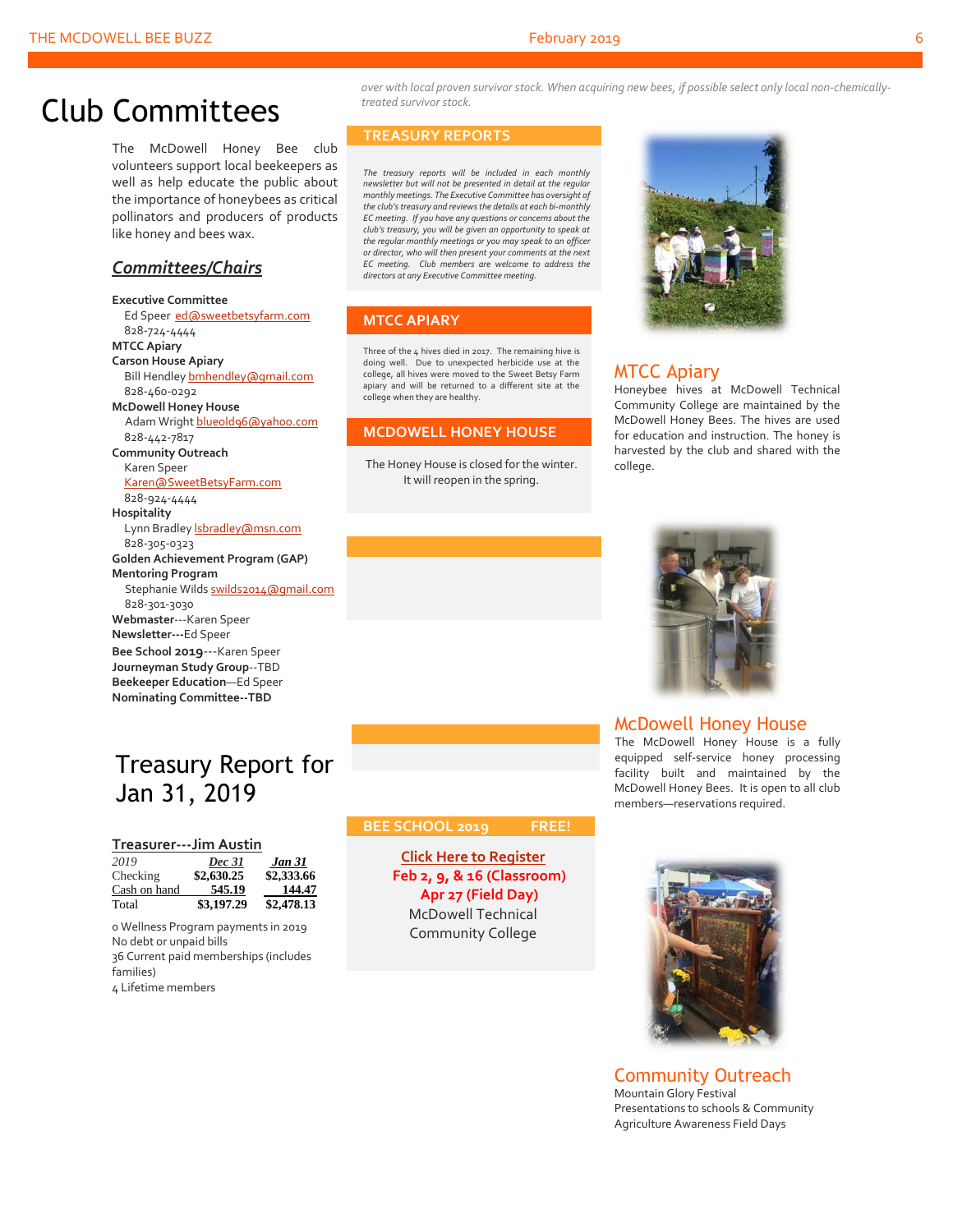# Upcoming Events



### **NCSBA SPRING 2019 MEETING**

**March 1 & 2 2019** Monroe, NC

Joint meeting with South Carolina Beekeepers Association (SCBA) **For more information:** [NC State Beekeepers Association](http://www.ncbeekeepers.org/)

### **NEXT EXECUTIVE COMMITTEE MEETING**

### *Tuesday March 12, 2019 6:30 PM*

McDowell Honeybee Chapter EC meetings are held every other month 2018 EC Meetings: *Jan 8 Jul 9 Mar 12 Sep 10 May 7 Nov 12*

All officers and directors are expected to attend. Club members are also welcome---please contact the president ahead of time if you wish to address the board or place topics on the agenda.

### **NEXT MONTHLY CLUB MEETING**

### *THURSDAY FEBRUARY 14, 2019*

 *6:30 pm* McDowell Senior Center Marion, NC

| 2019 Monthly Club Meetings: |                     |  |
|-----------------------------|---------------------|--|
| Jan 10                      | <b>Jul 11</b>       |  |
| Feb <sub>14</sub>           | Aug 8               |  |
| Mar 14                      | Sep 12              |  |
| Apr <sub>11</sub>           | $Oct$ <sub>10</sub> |  |
| May 9                       | <b>Nov 14</b>       |  |
| Jun 13                      | Dec-no meeting      |  |
|                             |                     |  |

Door prizes at beekeeper gatherings are a strong long-standing tradition. Donations for our monthly meetings are encouraged and welcomed. Please bring your donated items to the next meeting. Here's your chance to highlight your products or handicrafts, clean out your storage locker, or simply share your bounty with fellow beekeepers!

### **ADVANCED BEEKEEPING CLASSES--JUNE**

### **June 15, 22 & 29**

**Bill Hendley's advanced beekeeping classes are held the last 3 Saturdays in June. Required registration will began soon.**

### **BEST TASTING HONEY COMPETITIONS**

**The McDowell Honeybees hosts two Best Tasting Honey in McDowell County competitions every year!**

### **Spring Honey (June) Summer Honey (September)**

Plan to enter your honey in 2019! The top 3 winning honeys are sent to Texas A&M University for pollen analyses, paid for by the club!

### **4-H BEEKEEPING GROUP STARTING!**

McDowell County's own 4-H Beekeeping group is getting started! Sponsored by the McDowell Cooperative Extension and the McDowell Beekeepers Association. 8 kids signed up at the initial meeting October 25th. Call Chad (828-652-8104) or Sharon (828-652-9478 or 460-4044) for more information or to sign up.

### **NCSBA SOURWOOD INITIATIVE**

The McDowell Bee club has submitted 10 sourwood samples from different local beekeepers to the NCSBA for special nuclear magnetic resonating (NMR) testing by a lab in Germany. The samples are now at the lab and results should soon be available. This is the initial testing to establish the world's first fingerprint chemical standards for Sourwood honey! We are extremely excited to be a part of this program!

### **MCDOWELL HONEYBEES MARCH MEETING**

### **March 14, 2019**

**Mr. Lynn Williams, Inventor of the Mighty Mite Killer, will explain his new, revolutionary, chemical-free, heat treatment for Varroa mites. Check out his YouTube videos and the Mighty Mite Thermal Treatment Users Facebook page. The fight against Varroa has now turned in the beekeepers' favor!**

### **MCDOWELL HONEYBEES APRIL MEETING**

### **April 11, 2019**

**Mr. Doug Elliott of Rutherford County, NC is a beekeeper and a master storyteller! His beekeeping antics are sure to entertain everyone. Don't miss it!**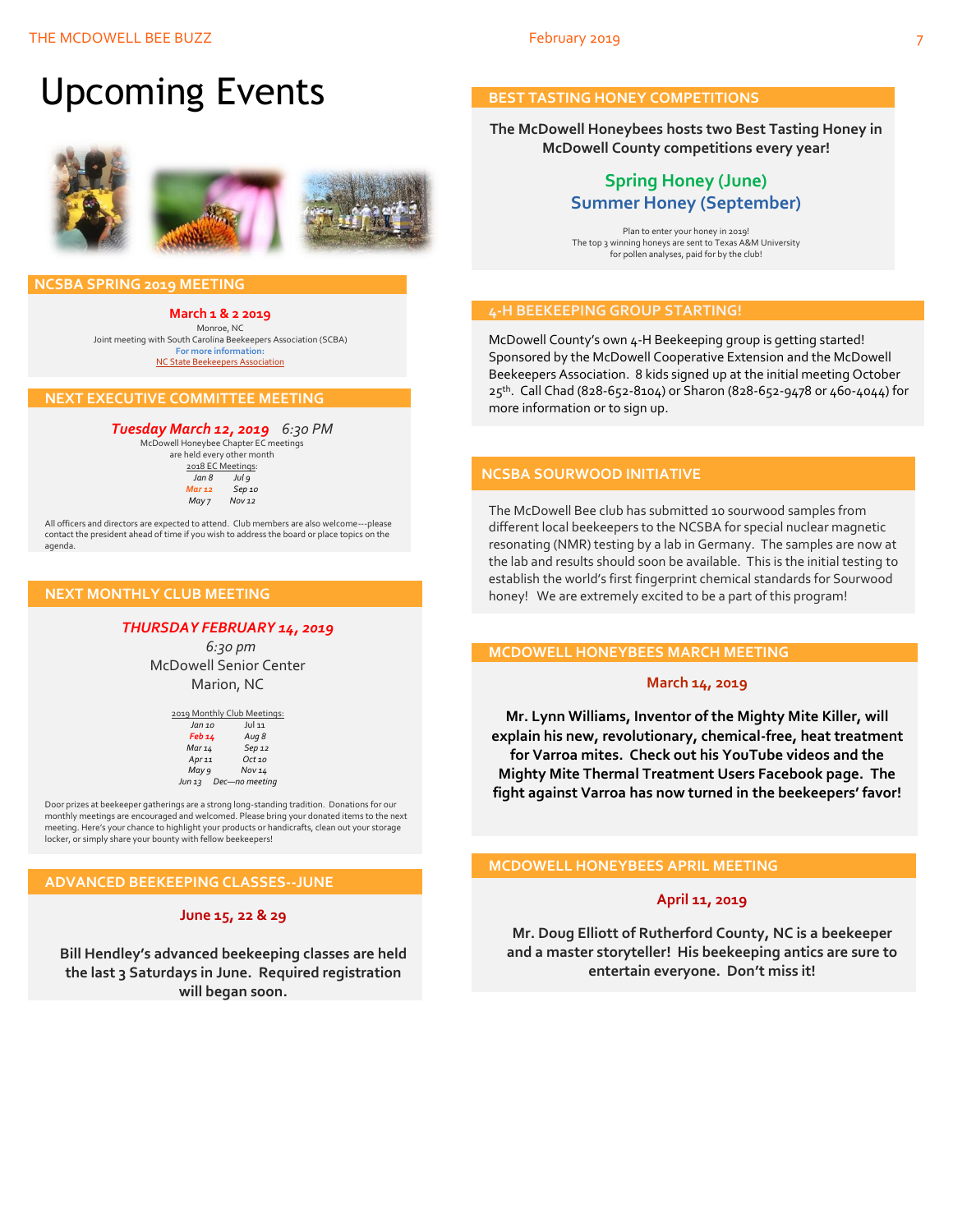# Beekeepers

A world of easily-accessible beekeeping information awaits you! Check out the following online, magazine, book, catalog, and workshop sources for the answers to all your beekeeping questions.

### Never stop learning!

### **MONTHLY BEEKEEPING MAGAZINES**

[American Bee Journal](http://www.americanbeejournal.com/)

[Bee Culture](http://www.beeculture.com/)

### **GENERAL BEEKEEPING INFO**

Randy Oliver's [Scientific Beekeeping](http://scientificbeekeeping.com/)

[Free Beginner's DVD](http://www.worldofbeekeeping.com/free-kit/)

[YouTube Beekeeping Videos](https://www.youtube.com/results?search_query=beekeeping) Choose from 100's[---Search any topic](https://www.youtube.com/results?search_query=beekeeping)

[Michael Bush's Practical Beekeeper](http://www.bushfarms.com/bees.htm)

[The Different Types of Honey Bees](https://www.cals.ncsu.edu/entomology/apiculture/pdfs/1.12%20copy.pdf)

[Removing Feral Bees](http://www.ces.ncsu.edu/depts/ent/notes/Urban/bees-faq.htm)

[Free Classic Historical eBooks](http://www.apiculture-populaire.com/) including Langstroth 1853!!

### **HONEY BEES WORK HARD**

How much honey does a single worker bee produce during her lifetime? *1/12 teaspoon!*

How many honeybees does it take to make 1 lb. of honey? **800 honeybees working for 2 weeks! Or 11,000 honeybees working for 1 day!**

How long would a single worker bee have to live forging every day to produce 1 lb. of honey?

**29.5 years!**

How far do honey bees fly to produce 1 lb. of honey? *55,000 miles! That s 2.2 times the distance around the earth!*

How many flower visits does it take to produce 1 lb. of honey? *2 million!*

### **NORTH CAROLINA BEEKEEPING NEWS**

[NC State Beekeepers Association](http://www.ncbeekeepers.org/)

[North Carolina Department of](http://www.ncbeekeepers.org/resources/apiary-inspection-program)  [Agriculture and Consumer Services,](http://www.ncbeekeepers.org/resources/apiary-inspection-program)  [Apiary Inspection](http://www.ncbeekeepers.org/resources/apiary-inspection-program)

[North Carolina State University](http://entomology.ncsu.edu/apiculture)  [Apiculture Program](http://entomology.ncsu.edu/apiculture)

[North Carolina Honey Standard](http://www.ncbeekeepers.org/honey/nc-honey-standard)

[Africanized Honey Bees in NC](http://wncbees.org/wp-content/uploads/2014/08/AHBs-Some-questions-and-answers-NCSU-1.03.pdf)

### **PLANTING FOR BEES**

[Garden Plants for Honey Bees](http://www.wicwas.com/Garden_Plants_for_Honey_Bees) [Sensible Gardening](http://sensiblegardening.com/busy-busy-bees/) [Xerces Society](http://www.xerces.org/pollinator-conservation/gardens/) [Native NC Pollinator Friendly Plants](http://wncbees.org/wp-content/uploads/2014/07/Recommended-Polliinator-Friendly-Plant-List-for-Greater-Asheville-NC-with-Nurseries.pdf) [Honey Plants of NC](http://wncbees.org/wp-content/uploads/2014/08/Honey-Plants-of-North-Carolina-NCSU-1.04.pdf) [Flowering Season WNC Plants](http://wncbees.org/wp-content/uploads/2014/07/Typical-Flowering-Seasons-for-Western-North-Carolina-Honey-and-Pollen-Sources-Edd-Buchanan-John-Mundy-Chris-Mathis.pdf)

[Painters Greenhouse](http://www.paintersgreenhouse.com/)

### **COMMERCIAL HONEYBEE SUPPLIERS**

[Beech Mountain Beekeeping](http://beechmountainbeesupply.com/store/cart.php) **[BetterBee](http://www.betterbee.com/)** [Dadant](https://www.dadant.com/) [Hwy 226 Bee Supply](http://hwy226beesupplies.com/) [Kelley Beekeeping](https://www.kelleybees.com/) [Mann Lake](http://www.mannlakeltd.com/) [Miller Bee Supply](http://millerbeesupply.com/catalog/) [Orr Bee Supply](http://www.orrbeesupply.com/) Reel's Bee Supply (828) 738-3939 [Revis Russian Apiaries](http://revisrussians.com/) [Wild Mountain](http://www.wildmountainbees.com/) Bees

### **WORKSHOPS/CLASSES**

[Spikenard Farm Honeybee Sanctuary Workshops](http://spikenardfarm.org/)

[NC Cooperative Extension Online Courses for Beginner &](https://entomology.ces.ncsu.edu/apiculture/bees/) Advanced Beekeepers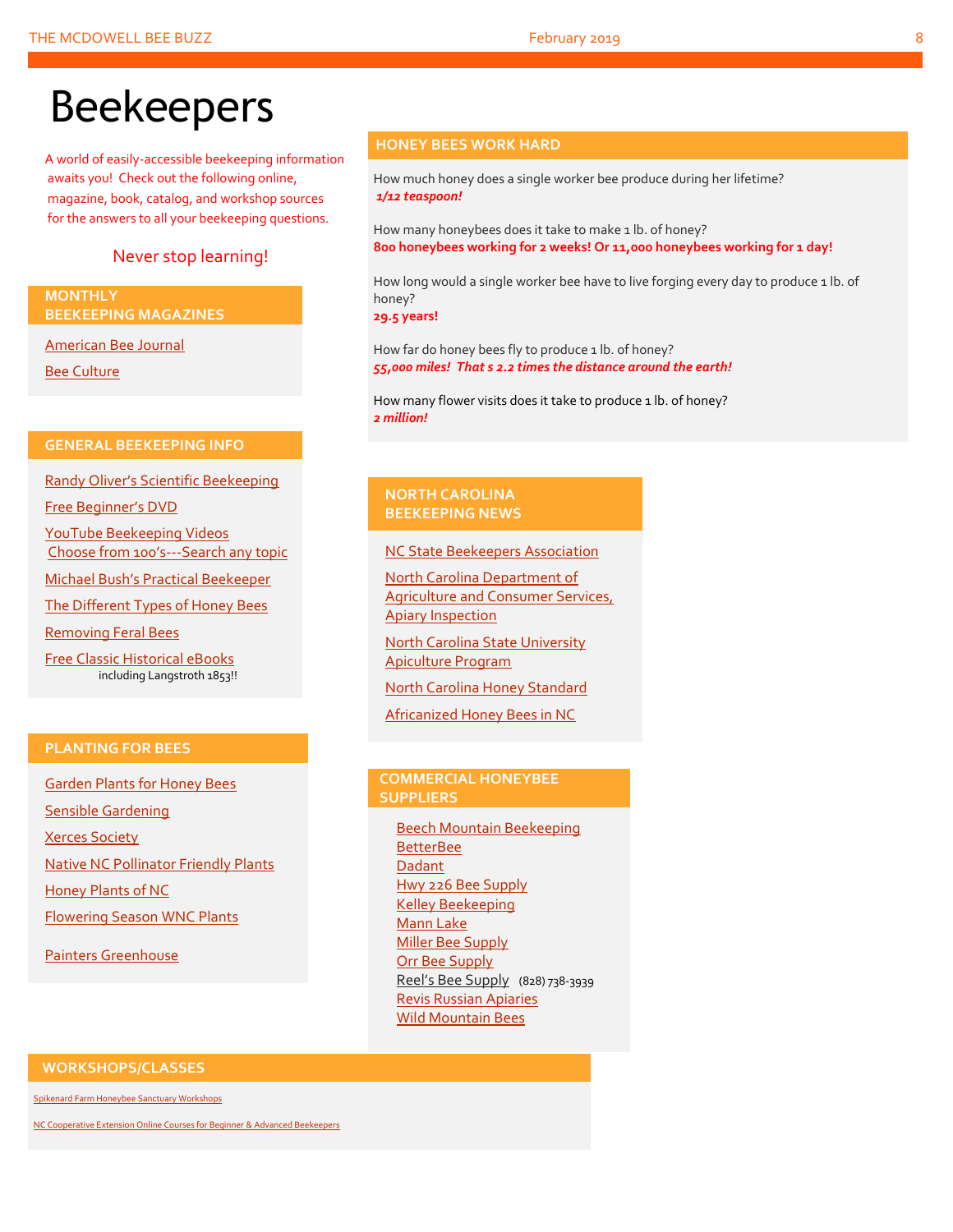# Friends of Honeybees

The world of beekeeping can be both fascinating and confusing. Your local beekeeping club is here to help.

### <span id="page-8-0"></span>**SWARM OF BEES? WHO YOU GONN'A CALL?**

Have you seen a swarm of honeybees? Don't panic—they aren't aggressive. Just call a beekeeper in your area; they may be able to help.

### *Marion*

 Adam Wright 828-442-7817 Harold Arrowood 828-659-2921 *Glenwood* Ed Speer 828-724-4444 Wayne Holland 828-659-4161 *Pleasant Gardens* Bill Hendley 828-460-0292 **Greenlee**  Doug Mikell 828-896-5755 Bruce Clifton 828-925-0646 *Nebo* Ricky Styles 828-652-0184 or 803-3887 *Old Fort* Lonnie Bewernitz 828-280-3784 James McGinnis 828-668-4232 Darren Orr 828-581-4494 Don Miller 828-668-0154 Little Switzerland Mitch Hughes 828-756-7294 McDowell County Chuck Wilson 828-803-9089

### **DOES HONEY GO BAD?**

Normally---no. Some honeys stay fresh for thousands of years. Most honey will eventually crystallize, but crystallization is not spoilage---just a change in physical state. Honey is naturally anti-microbial and kills most bacteria, fungus, and viruses. Honey is antiseptic and is often used to heal infected wounds.

However, the water naturally contained in honey may separate out during crystallization. Mold and/or alcohol can then develop in the expelled water and cause spoilage. Fermented honey will smell and taste like alcohol.

Yeast in the air is the culprit--to prevent crystallization and possible spoilage, store honey in full, air-tight containers at room temperature.

### **WHAT SHOULD I DO WITH CRYSTALLIZED HONEY?**

1) Eat it like spreadable paste. It has probably not spoiled. Many cultures around the world prefer crystallized rather than liquid honey--- Yes, they wait for honey to crystallize before eating it! Creaming crystallized honey by periodically stirring makes a smooth, delicious spread. Use like butter on toast, biscuits or muffins.

2) Return it to liquid with low heat applied over a long time. Set bottle of crystallized honey on dashboard of car parked in the sun---works in a few hours (summer) to a few days (winter). OK, doesn't work in really cold weather, but you should avoid heating honey in a microwave or in a boiling-water bath on a stovetop because that much high heat kills beneficial bacteria and enzymes.

Storing honey in the refrigerator can hasten crystallization! Storing in dry, roomtemperature dark kitchen cabinet can slow the crystallization process.

## **Recipe of the Month**

### **HONEY SPICED CIDER**

Fro[m www.SweetBetsyFarm.](http://www.sweetbetsyfarm.com/)*com*

### *Ingredients*

2 quarts of apple cider Peel from 1 large or 2 medium oranges 1 tablespoon ground cinnamon or 4 cinnamon sticks

1 tsp ground cloves or 1 tablespoon whole cloves

¼ cup raw honey

### *Directions*

- 1. Peel oranges taking only the orange part of the peel---you do not want any of the white as it will make the cider bitter.
- 2. Mix all ingredients in a saucepan and heat.
- 3. Simmer 10-15 minutes, stirring occasionally.
- 4. Adjust sweetness by adding more honey if desired.
- 5. Serve hot.

Cold weather is coming---be ready with this tasty hot apple cider!

> Submit your favorite honey recipe for the next newsletter

> > *Ed@SweetBetsyFarm.com*

### **BEE STING EMERGENCY?**

### **CALL 911**

### **GENERAL QUESTIONS?**

call Allergy Partners of WNC (828) 255-3749

Allergy Partners of WNC--Marion 136 Creekview Court Marion, NC 28752 (828) 652-6454 Dr. Leigh Anne Schwietz Mondays 9am-5:30pm Tuesdays 8am-11:30pm, 1pm-4:30 pm

### *NORMAL VS. DANGEROUS REACTIONS TO INSECT STINGS* What's the difference? Check these

websites:

### [WebMD](http://www.webmd.com/allergies/guide/insect-stings)

[American Academy Allergy Asthma](http://www.aaaai.org/conditions-and-treatments/library/allergy-library/stinging-insect-allergy.aspx) [MedicineNet.com](http://www.medicinenet.com/insect_sting_allergies/article.htm)

[MedicineNet.com](http://www.medicinenet.com/insect_sting_allergies/article.htm)

**[NC State University](http://wncbees.org/wp-content/uploads/2014/08/Allergy-to-Insect-Stings-NCSU-1.09.pdf)** 

[B. Marterre, MD](http://wncbees.org/wp-content/uploads/2014/08/Bee-Stings-Immunology-Allergy-and-Treatment-Marterre.pdf)

### **MCDOWELL COUNTY HONEY TRAIL**

**Looking for Local Honey or something fun to do in McDowell County?** *Visit an active bee farm & find local honey for sale*

[www.McDowellCountyHoneyTrail.org](http://www.mcdowellcountyhoneytrail.org/)

### **BEE JOKE OF THE MONTH**

What do bees use to build roads? *(Find answer on last page)*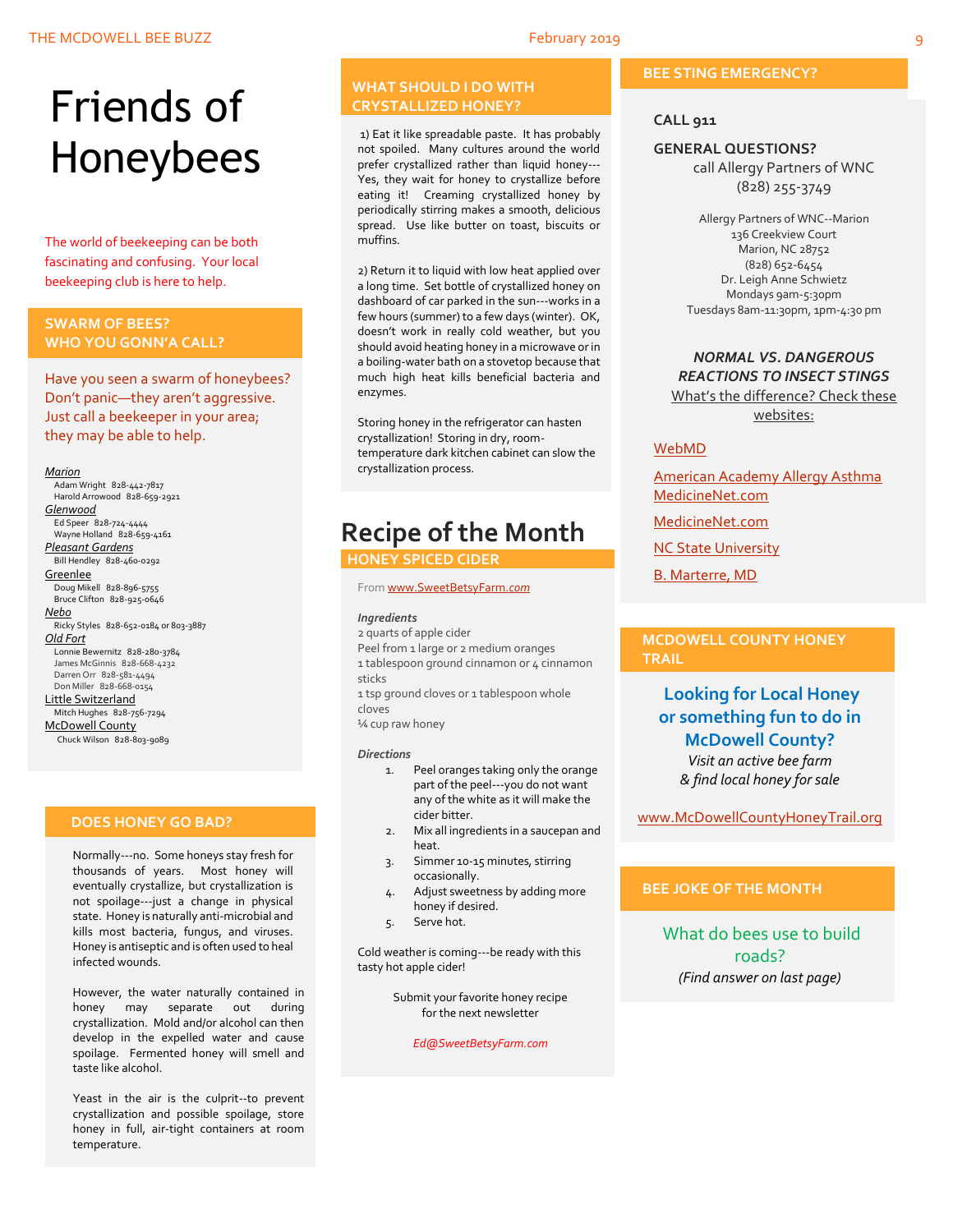# **Honey Bees**

**McDowell** 

## **FREE! Classified Ads**

Have something to sell, trade, or give away? Here's your chance to advertise FREE in our monthly newsletter! Choose one of the listed categories and submit your listing (40 words or less) to the editor: Ed Speer [Ed@SweetBetsyFarm.com](mailto:Ed@SweetBetsyFarm.com)

You must be a paid member of McDowell Honeybees (or a supporter of the club) to make a listing—but you can make as many listings as you like. Need other categories---just let the editor know. Your listing will continue every month until you inform the editor to remove it. Describe your item and give your phone number, address, and/or email so interested parties can contact you directly. Listings are subject to editor approval; editor not responsible for accuracy or validity of listings.

If your classified ad was successful, please consider making a donation to our monthly meeting refreshment fund.

### **LOCAL HONEY FOR SALE**

*Honey House at Sweet Betsy Farm. (Fri & Sat 10-5, May-Dec, other times by appointment), 3947 Mudcut Rd Glenwood. Chemical-free Beekeeping. (828) 724- 4444. [Karen@SweetBetsyFarm.com](mailto:Karen@SweetBetsyFarm.com) www.SweetBetsyFarm.com*

*HoneyBird Farms. Sugar Hill. (828) 738- 859[3 jessem04@hotmail.com](mailto:jessem04@hotmail.com)*

*Mikell's Farm Honey—uses Organic Beekeeping Practices (828) 668-0103. Old Fort[. www.Mikellsfarmhoney.com](http://www.mikellsfarmhoney.com/) Facebook: [www.facebook.com/mikellsfarmhoney](http://www.facebook.com/mikellsfarmhoney)*

*Ray Revis. (828) 652-3524. Marion. [www.RevisRussians.com](http://www.revisrussians.com/)*

*Charles Revis. Old Fort. (828) 925-1430. [revisjs@gmail.com](mailto:revisjs@gmail.com)*

*Orr Bee Supply. 323 Morris Hollow Rd, Old Fort. (828) 581-4494. [OrrBeeSupply@live.com](mailto:OrrBeeSupply@live.com)*

*Bill Hendley. Pleasant Gardens.* (828) 460-0292[. bmhendley@gmail.com](mailto:bmhendley@gmail.com)

*Wayne Holland. Glenwood.* (828) 659- 4161[. Wayneholland57@yahoo.com](mailto:Wayneholland57@yahoo.com)

*Magic Creek Farm. Marion. (843) 421- 6852.* [Jimaustin66@gmail.com](mailto:Jimaustin66@gmail.com)

### **OTHER HIVE PRODUCTS FOR SALE**

**Beeswax—***Honey House at Sweet Betsy Farm. (Fri & Sat 10-5, May-Dec, other times by appointment) 3947 Mudcut Rd Glenwood. (828) 724-4444. [Karen@SweetBetsyFarm.com](mailto:Karen@SweetBetsyFarm.com) www.SweetBetsyFarm.com*

### **HONEYBEES FOR SALE**

**Russian Honeybees—***Nucs & queens. Revis Russian Apiaries. (828) 652-3524. PO Box 2520 Marion, NC 28752. [www.RevisRussians.com](http://www.revisrussians.com/)*

**Russian Honeybees—***Nucs & queens. Charles Revis. (828) 925-1430. [revisjs@gmail.com](mailto:revisjs@gmail.com)*

**Superior North Carolina-raised packaged bees and overwintered 5-frame nucs; also queens---***Orr Bee Supply. 323 Morris Hollow Rd, Old Fort. (828) 581- 4494. [OrrBeeSupply@live.com](mailto:OrrBeeSupply@live.com) www.orrbeesupply.com*

**Italian Honeybees---***Nucs. Hwy 226 Bee Supply. 13133 NC 226 South. Union Mills. (828) 652-1263. [www.Hwy226BeeSupplies.com](http://www.hwy226beesupplies.com/)*

### **FARM PRODUCTS FOR SALE**

**Free-Range Eggs—***Honey House at Sweet Betsy Farm. (Fri & Sat 10-5, May-Dec, other times by appointment) 3947 Mudcut Rd Glenwood. (828) 724-4444. [Karen@SweetBetsyFarm.com](mailto:Karen@SweetBetsyFarm.com) www.SweetBetsyFarm.com*

### **HANDMADE CRAFTS FOR SALE**

**Lip Balm, Soap, Earrings, Wax Ornaments—***Honey House at Sweet Betsy Farm. (Fri & Sat 10-5, May-Dec, other times by appointment) 3947 Mudcut Rd Glenwood. (828) 724-4444. [Karen@SweetBetsyFarm.com](mailto:Karen@SweetBetsyFarm.com) [www.SweetBetsyFarm.com](http://www.sweetbetsyfarm.com/)*

**Lip Balm, Soap, Salves, Butters, Balms, etc---All Natural and Organic Ingredients with Essential Oils- --***Mikell's Farm Honey. (828) 668-0103. Old Fort. [www.Mikellsfarmhoney.com](http://www.mikellsfarmhoney.com/) Facebook[: www.facebook.com/Bee-Naturally-by-](http://www.facebook.com/Bee-Naturally-by-Sharry-of-Mikells-Farm-1595338734026320/)[Sharry-of-Mikells-Farm-1595338734026320/](http://www.facebook.com/Bee-Naturally-by-Sharry-of-Mikells-Farm-1595338734026320/) Facebook: [www.facebook.com/mikellsfarmhoney](http://www.facebook.com/mikellsfarmhoney)*

**Lip Balm, Soap, Body Creams, Beard Balm---** *HoneyBird Farms. Sugar Hill. (828) 738-859[3 jessem04@hotmail.com](mailto:jessem04@hotmail.com)*

**Handcrafted Soaps, Body Scrubs, Bath Soaks & More!**

*Forever Found Farm, Glenwood (828) 738-9989 [ForeverFundFarm@gmail.com](mailto:ForeverFundFarm@gmail.com) [www.etsy.com/shop/ForeverFoundFarm](http://www.etsy.com/shop/ForeverFoundFarm)*

### **BEE-FRIENDLY PLANTS**

*Bee-Friendly Plants, Including Natives---Painters Greenhouse Nursery 734 Roy Moore Rd, Old Fort, NC [www.paintersgreenhouse.com](http://www.paintersgreenhouse.com/) (828) 668-7225 [Paintersgreenhouse1@gmail.com](mailto:Paintersgreenhouse1@gmail.com)*

### **ITEMS FOR TRADE/BARTER**

**Bees for Trees---***Will trade six (6) potted Sourwood trees (3'-5') for an established Honeybee colony, preferably Russians or some other hygienic race. Lonnie & Barb Bewernitz, Hugging Tree Farm. Old Fort, NC (828) 668-9660 [LonnieB@LonniebCPA.com](mailto:LonnieB@LonniebCPA.com)*

### **BEEKEEPING SUPPLIES FOR SALE**

**Custom-made Wooden Ware and Beekeeping Supplies. Also Extractors (hand crank or motorized)---***Orr Bee Supply. 323 Morris Hollow Rd, Old Fort. (828) 581-4494. [OrrBeeSupply@live.com](mailto:OrrBeeSupply@live.com) [www.orrbeesupply.com](file:///K:/McDowell%20Honeybees/2016/2016%20Newsletters/May%202016%20Newsletter/www.orrbeesupply.com)*

**Custom-made Wooden Ware---***Reel Bee Supply. Sugar Hill. (828) 738-3939.*

*Hive Frames, Small, Wood, new, no foundation, 10 total---Jim Austin, Magic Creek Farm, Marion (843) 421-6852.*

**Complete Beekeeping Supplies---***Hwy 226 Bee Supply. 13133 NC 226 South. Union Mills. (828) 652- 1263[. www.Hwy226BeeSupplies.com](http://www.hwy226beesupplies.com/)*

### **USED BEEKEEPING ITEMS FOR SALE**

**Complete Hives/Hive Components**---*Used in our personal bee yard, cleaned, refurbished, ready to use. Orr Bee Supply. 323 Morris Hollow Rd, Old Fort. (828) 581-4494. [OrrBeeSupply@live.com](mailto:OrrBeeSupply@live.com) [www.orrbeesupply.com](file:///K:/McDowell%20Honeybees/2016/2016%20Newsletters/May%202016%20Newsletter/www.orrbeesupply.com)*

### **HONEY STICKS FOR SALE**

**Flavored Honey Sticks**---\$*16.50/ 100 honey sticks. Chocolate, Sour Apple, Caramel, Ginger, Mango, Root Beer, Pink Lemonade, Sour Strawberry & Sour Cherry. Honey House at Sweet Betsy Farm (Fri & Sat 10-5, May-Dec, other times by appointment) 3947 Mudcut Rd Glenwood. (828) 724-4444. [Karen@SweetBetsyFarm.com](mailto:Karen@SweetBetsyFarm.com) www.SweetBetsyFarm.com*

**CDB Infused Local Honey Sticks---***Bill Hendley, Marion Farmers Market (828) 460-0292 [bmhendley@gmail.com](mailto:bmhendley@gmail.com)*

### **BROWN MOUNTAIN LIGHTS BOOK**

*The Brown Mountain Lights--History, Science, and Human Nature explain an Appalachian Mystery* by Ed Speer 2017

> Three years of research 250-page book signed by author \$35

[Ed@SweetBetsyFarm.com](mailto:Ed@SweetBetsyFarm.com) 828-724-4444